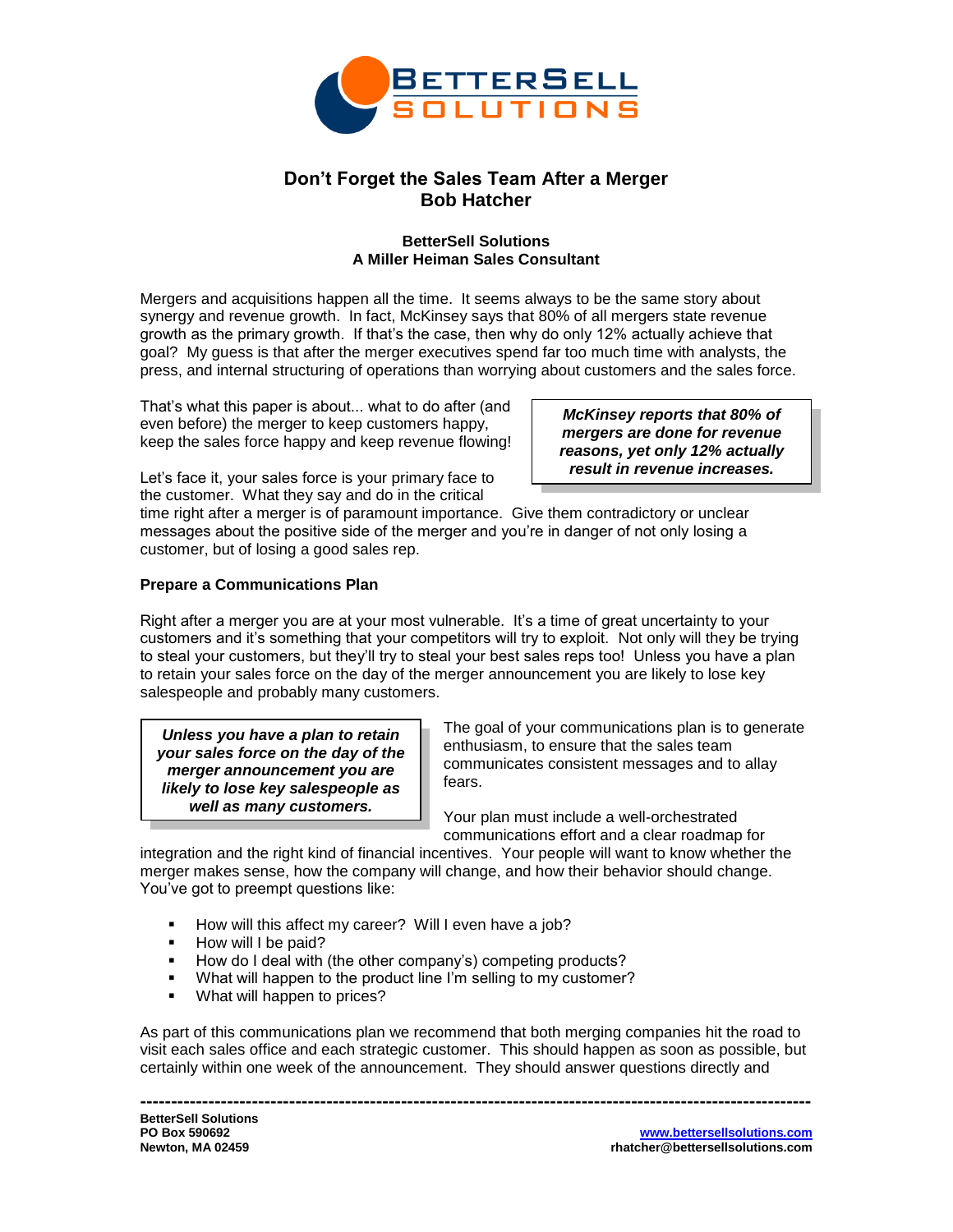

honestly. This time of uncertainty is fraught with fear and the time will be ripe for the rumor mill to be in full swing. The sooner the CEOs dispel rumors the better.

The bottom line for your communications plan is that your front-line people are armed with an understanding of the merger's aims how to position it as a positive to their clients and is positively incented to do so from their management. This should help them be able to reach out in a positive fashion to their individual customers.

But, don't expect them to be able to handle everything. Certainly, a bunch of one-off questions will come up that they can't handle. That's why you need a speedy way to get action, to get them what they need, to answer any questions they might have.

#### **Communicate with Clients at Three Levels**

At Miller Heiman we talk about building relations and sales skills at three levels. And, each of these levels is critical in the times of mergers.

- At the account level your best clients are your best assets. You can not afford to miscommunicate with them, or you risk losing them. Whether you are a highly efficient "low cost provider" or a high end, consultitative "trusted advisor" your clients want to know how the merger will affect them.
- At the opportunity level you obviously have deals on the table, opportunities. These opportunities now have generated huge red flags and they need to be dealt with. Your competitors will do everything to unseat you in the deals currently in play.
- At the sales call level how your people talk to and answer questions from clients and prospects is critical to their retention and to client retention. Train them in how to answer questions and to ask questions. Train them to anticipate questioning sequences and to answer them assertively and with confidence. These are the people who will implement your communication plan. Arm them to be great.

#### **Create a War Room**

Ok, this might seem extreme, but it's necessary. You won't believe the types of questions and issues that will come up. Everything from a competitor making a bold move on one of your key accounts to a sales rep that's ready to call it quits.

Staffed with two to four high performing (not necessarily "ranking") people with a few junior members, this will be a temporary management structure that can help resolve problems quickly and efficiently and can help retain customers and great sales reps. (Team members should be evenly split from both organizations.) Let's face it; the senior management team will be preoccupied with the merger and integration issues. You will need a team, who has been delegated authority to make things happen on-the-spot and cut through the red tape; and, who has ready access to senior executives.

This group will have several functions:

- **If helps new sales leadership craft detailed messages about how customers benefit from** the merger.
- **It can create customized sales toolkits for presentations, demos and materials.**
- It acts as a clearinghouse for information about the concerns of customer and the strategies of competitors, and it develops and disseminates appropriate responses.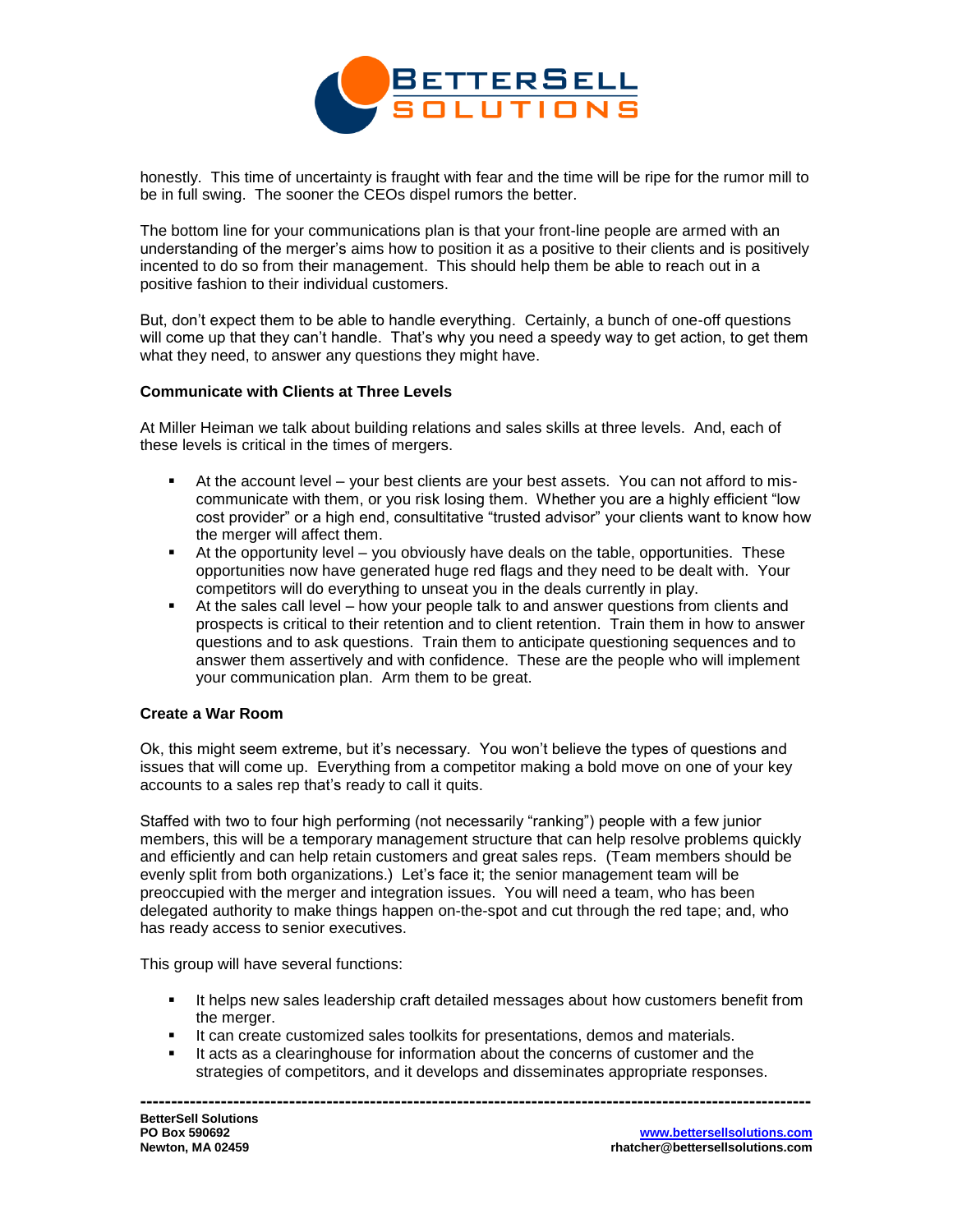

 It can dispel confusion about the company's new product and service offerings and develop creative cross-selling tools by leveraging its cross-organizational expertise and market intelligence.

Here are some thoughts at the highest level, that Account level mentioned above. One of the major responsibilities of the war room staff will be to track each account in terms of its risk and vulnerability. Grouping together accounts with similar retention problems, this group can plan strategy and actions and develop specific retention plans if necessary.

We suggest this team assess each of your customers according to the matrix below to determine a hierarchy of accounts. This should be the order in which your war room people prioritize their actions.





You also should do this for each of your sales reps, determining their value to the organization in terms of the accounts they manage. You, then, can put the two together in the following way:



**BetterSell Solutions PO Box 590692 Newton, MA 02459**

**www.bettersellsolutions.com rhatcher@bettersellsolutions.com**